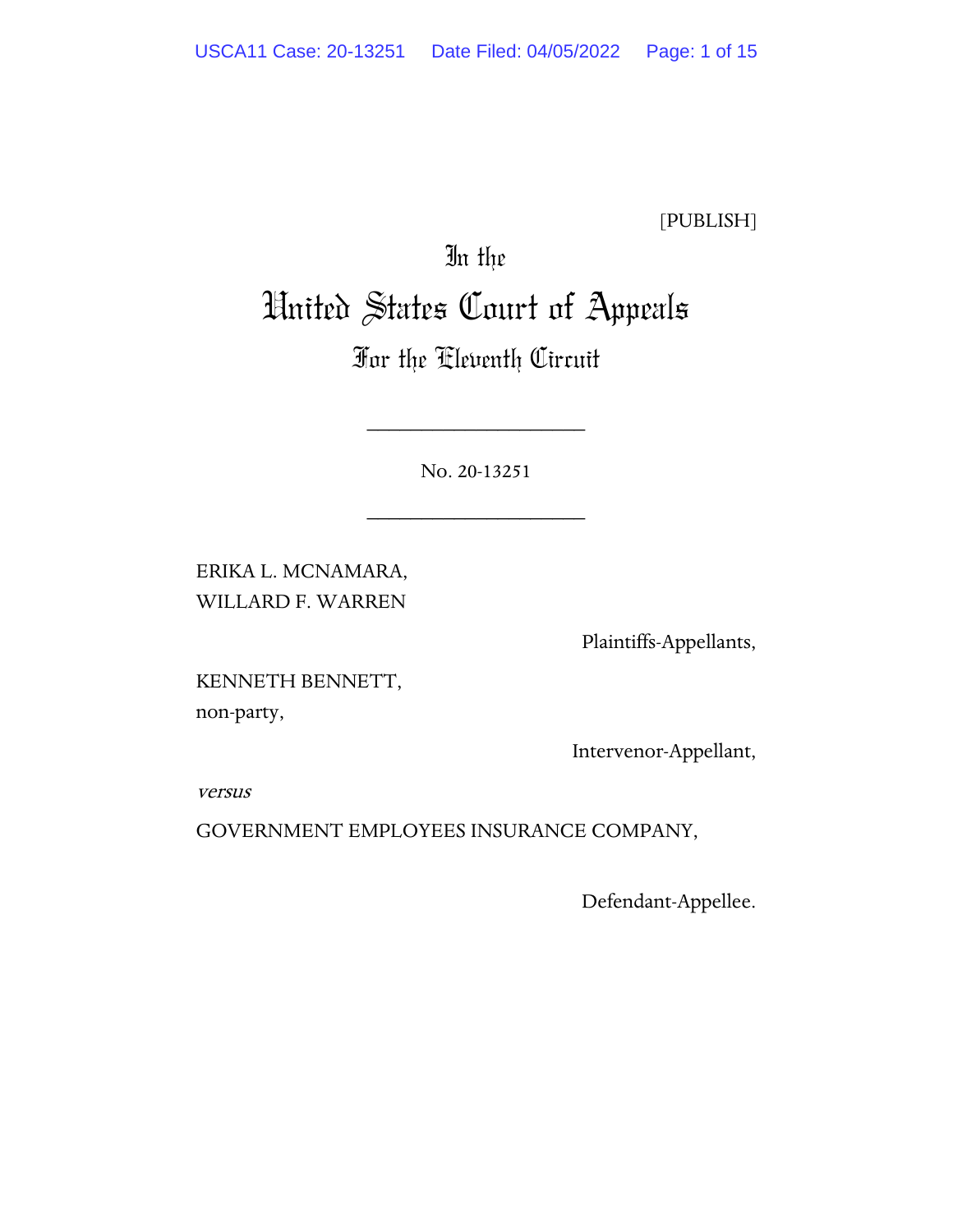\_\_\_\_\_\_\_\_\_\_\_\_\_\_\_\_\_\_\_\_

Appeals from the United States District Court for the Middle District of Florida D.C. Docket No. 8:17-cv-03060-SDM-CPT

\_\_\_\_\_\_\_\_\_\_\_\_\_\_\_\_\_\_\_\_

Before NEWSOM, BRANCH, and BRASHER, Circuit Judges.

NEWSOM, Circuit Judge:

Under Florida law, a plaintiff who brings a bad-faith claim against an insurer for failing to settle a lawsuit against one of its insureds must prove, among other things, that the insurer's conduct caused his loss. And as one means of demonstrating the requisite causation, the plaintiff may show that the insured suffered an "excess judgment" as a result of the insurer's actions. In this case, we must decide whether a qualifying "excess judgment" must be based on a verdict following a trial or, instead, may be predicated on a consent judgment that memorializes a private settlement agreement.

In Cawthorn v. Auto-Owners Insurance Co., this Court held—in an unpublished opinion—that only a judgment that follows a trial and results from a verdict qualifies as an "excess judgment" for bad-faith purposes under Florida law. 791 F. App'x 60, 65 (11th Cir. 2019). The district court in our case relied on Cawthorn to conclude that a consent judgment formalizing a settlement between an insured and a third party didn't qualify. We now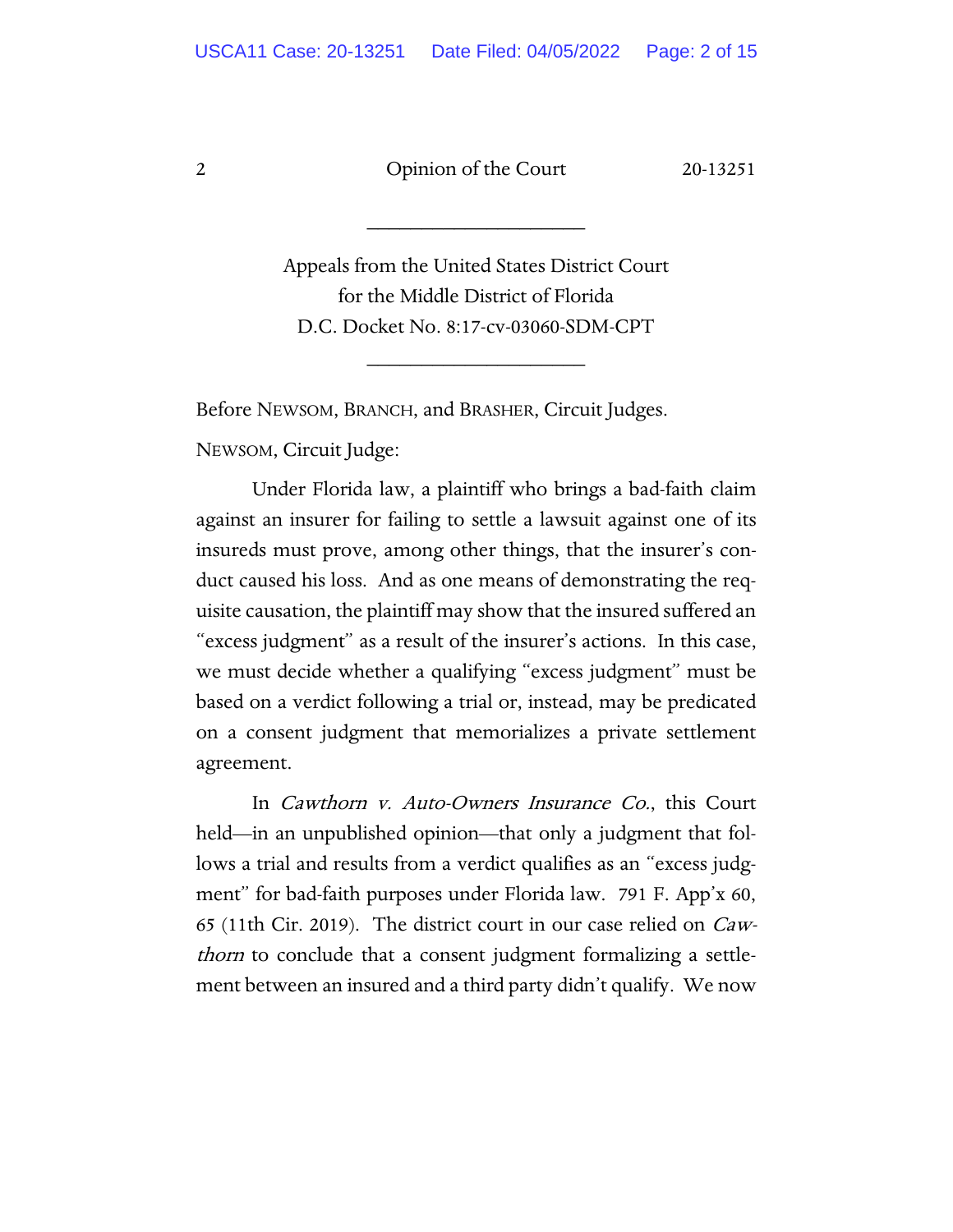hold that *Cawthorn* misinterpreted Florida law and that a consent judgment can qualify for "excess judgment" status. Accordingly, we reverse the district court's decision and remand for further proceedings.

I

While driving Willard Warren's vehicle, Erika McNamara negligently changed lanes and caused a collision that seriously injured Deborah Bennett.<sup>1</sup> At the time of the accident, Warren had a GEICO insurance policy that provided bodily-injury coverage up to \$100,000 per person. Both Bennett and GEICO assert that they made offers to settle within policy limits, but the parties never reached a deal. Eventually, Bennett sued Warren and McNamara in Florida state court. Pursuant to its policy contract, GEICO provided Warren and McNamara with a lawyer.

Bennett later served both Warren and McNamara with proposals for settlement pursuant to Fla. Stat. § 768.79, which, as relevant here, permits a plaintiff to make "a demand for judgment" as a means of settling a tort action against an insured defendant. Bennett proposed to settle her claims against Warren and McNamara for \$474,000 and \$4,740,000, respectively. The proposals were conditioned on two factors: (1) Warren and McNamara had to consent to the entry of final judgments against them in the amounts of the proposals; and (2) GEICO had to confirm that it wouldn't assert

<span id="page-2-0"></span><sup>&</sup>lt;sup>1</sup> Intervenor-Appellant Kenneth Bennett is Deborah Bennett's spouse and court-appointed guardian.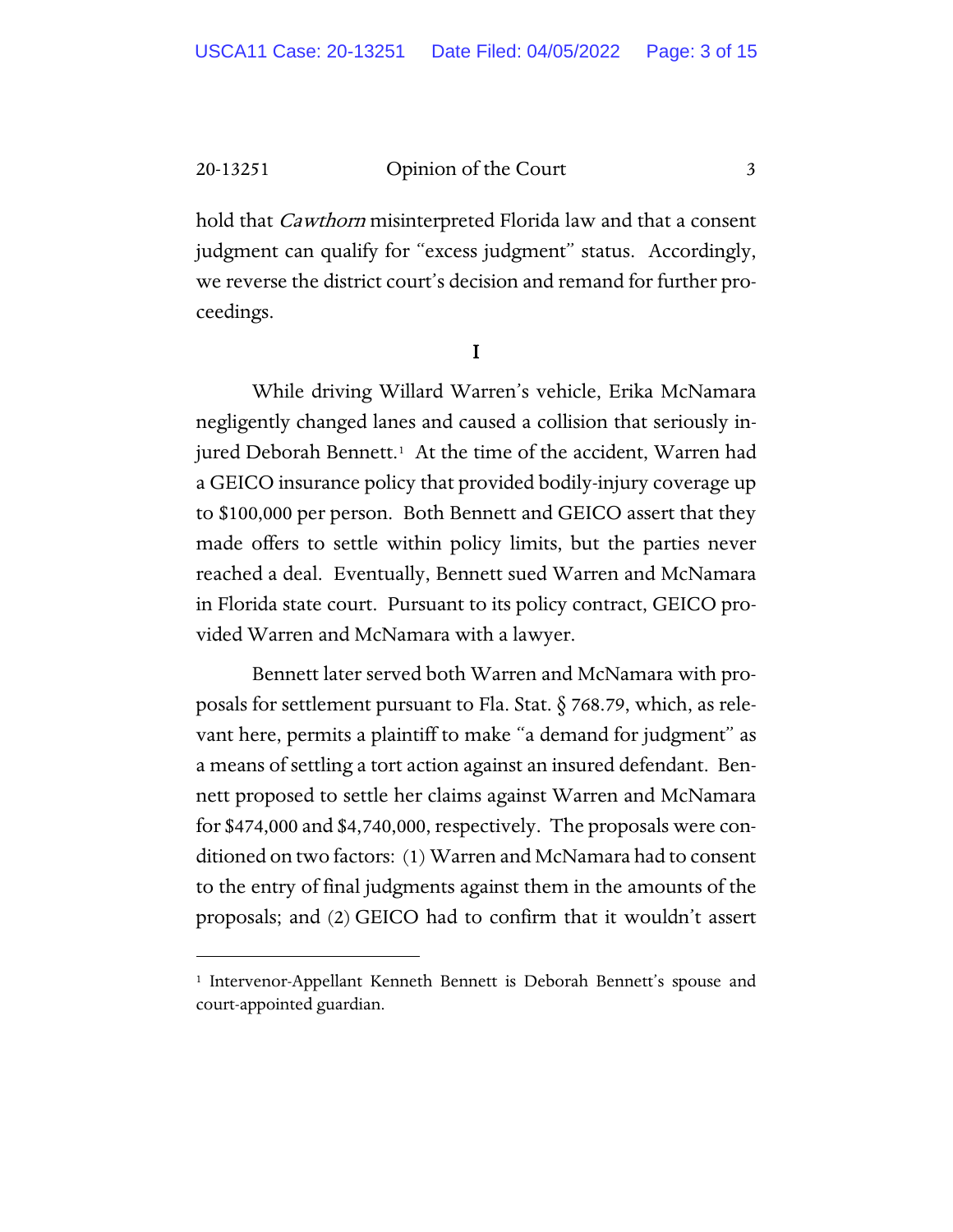that Warren and McNamara had breached the policy by accepting the proposals.

Warren and McNamara's attorney informed GEICO about the proposals and advised that they were "far below what a jury would award in this case." Given that assessment, he informed GEICO that "[m]y clients are inclined to accept, but cannot do so without assurance from GEICO that [accepting the proposals will] not violate the terms and conditions of their policy." GEICO replied: "Although it should be understood GEICO is not agreeing to be a party to this settlement, we will not assert that your clients have breached their policy contract with us if they wish to accept the Proposals for Settlement as currently written." Both Warren and McNamara accepted the proposals, and "Pursuant to Stipulation," the state court entered final judgments against them.

After the conclusion of Bennett's lawsuit, Warren and McNamara sued GEICO for bad faith, seeking to recover the amounts of the final judgments entered against them that exceeded the \$100,000 policy limit. They contended that GEICO had breached its fiduciary duty to them by failing to settle Bennett's case within the policy limit when it had the opportunity to do so. GEICO removed the case to federal court and sought summary judgment.

The district court granted summary judgment to GEICO based on our unpublished Cawthorn decision. In that case, a panel of this Court held (1) that to prove causation in an insurer-bad-faith case, a plaintiff must show that the insured suffered an "excess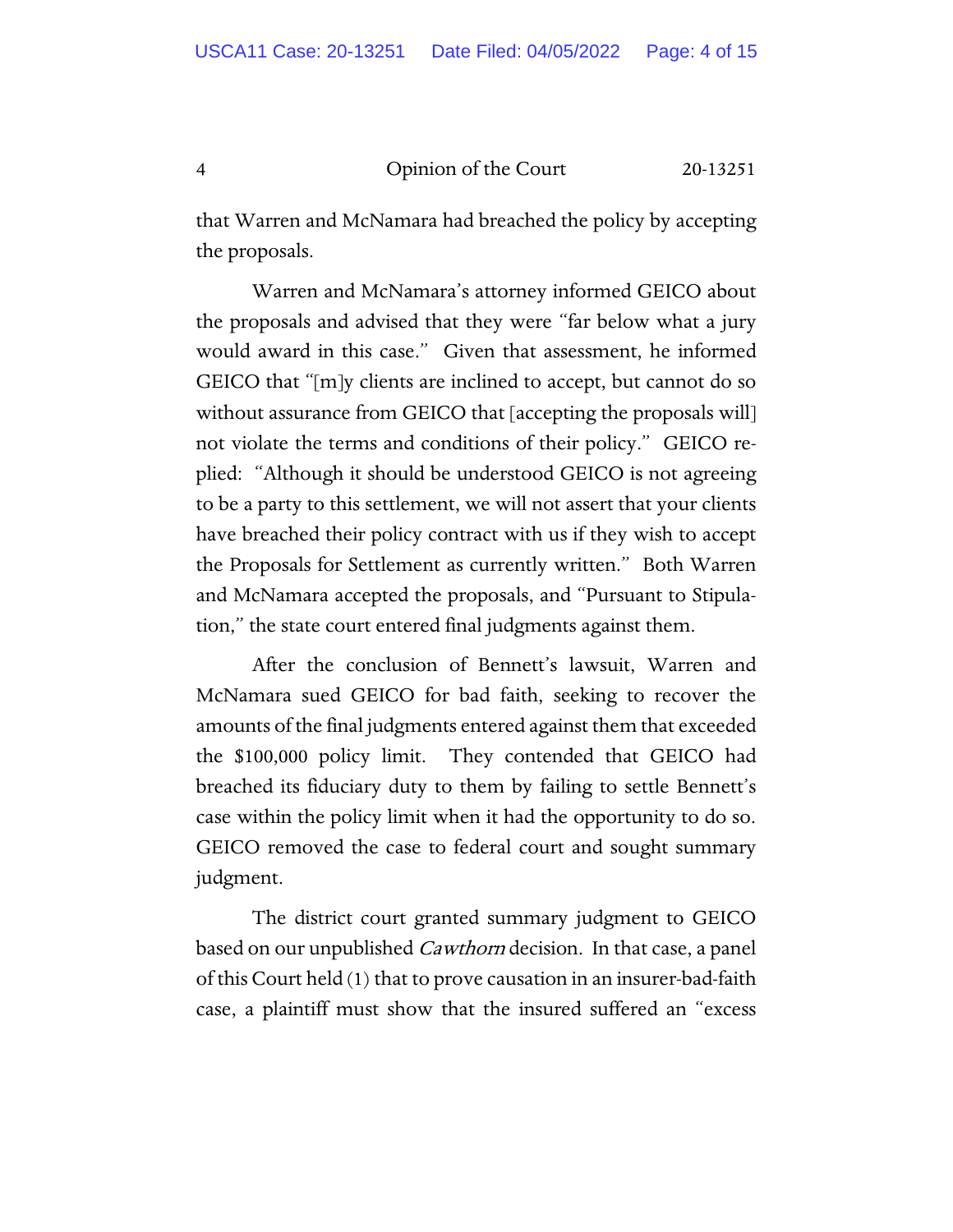judgment," *i.e.*, a final judgment that exceeds all available insurance coverage, and (2) that the excess judgment *must* result from "a verdict." 791 F. App'x at 64–65. Thus, the panel concluded, because a "consent judgment" is not preceded by a verdict but, rather, is premised on a voluntary settlement, it cannot, as a matter of law, constitute an "excess judgment." Id. at 65. And accordingly, the panel held, causation can't be established in an insurer-bad-faith action, as a matter of law, when the insured is subject only to a consent judgment. *Id.* Following *Cawthorn*, the district court here held that the consent judgments entered against Warren and McNamara weren't qualifying "excess judgments" and, therefore, that they couldn't prove causation in their bad-faith action. Warren and McNamara appealed.[2](#page-4-0)

Before us, Warren and McNamara challenge Cawthorn's reasoning, arguing that Florida law doesn't require that a verdict precede an excess judgment as a prerequisite to proving the causation element of an insurer-bad-faith claim. Because the outcome of this case must turn on Florida bad-faith law—not on what this Court might have said in unpublished opinions—we begin by considering whether a consent judgment can constitute an excess

<span id="page-4-0"></span><sup>&</sup>lt;sup>2</sup> We review a district court's grant of summary judgment de novo. LeBlanc v. Unifund CCR Partners, 601 F.3d 1185, 1189 (11th Cir. 2010) (per curiam). Summary judgment is proper if "the movant shows that there is no genuine dispute as to any material fact and the movant is entitled to judgment as a matter of law." Fed. R. Civ. P. 56(a).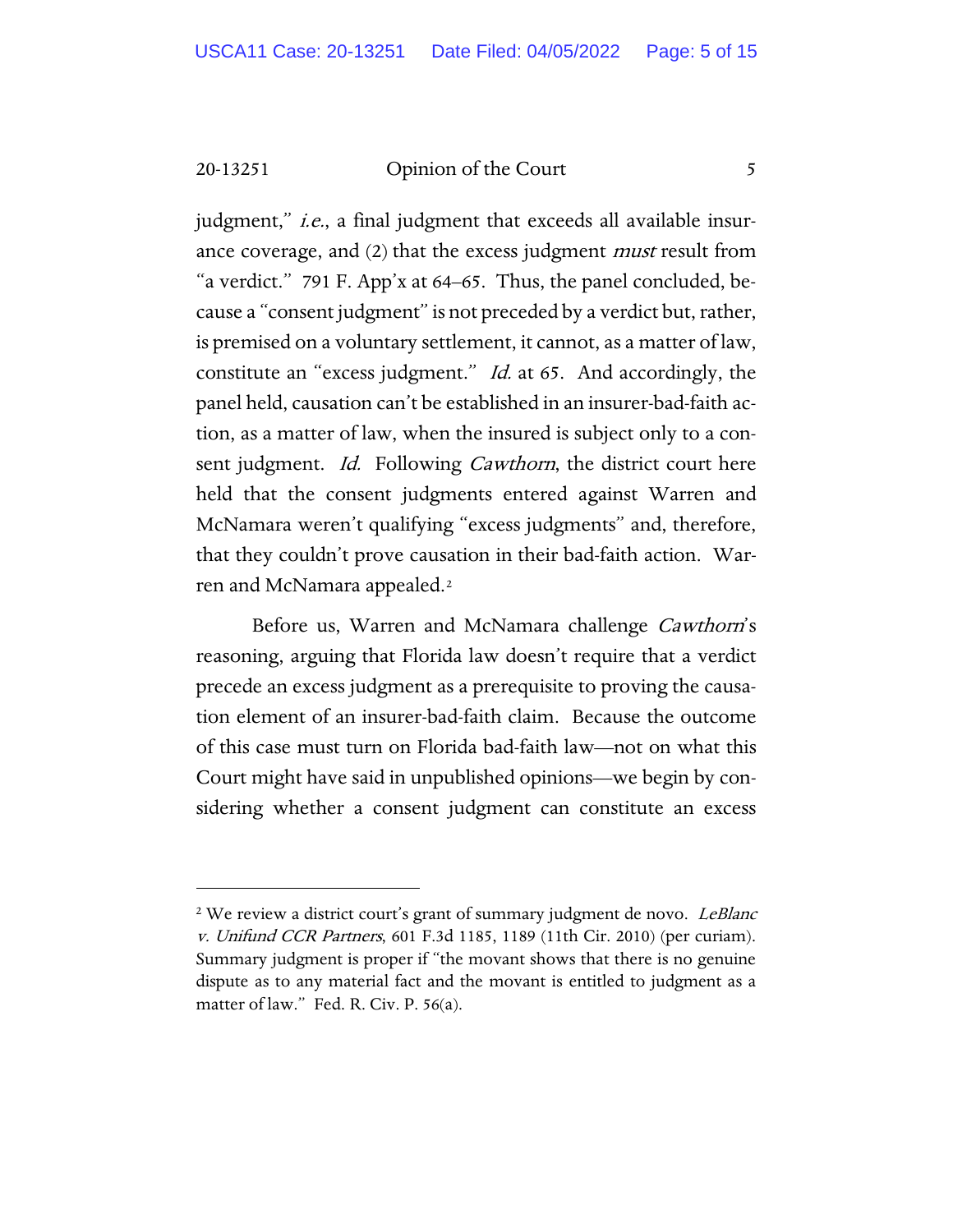judgment under Florida law. We then turn to *Cawthorn* to determine whether it should affect our analysis.

## II

## A

A bad-faith claim arises when, as a result of the alleged misconduct of his insurer, an insured incurs a liability that is covered by an insurance policy but exceeds the policy's coverage limit. A bad-faith claim is rooted in the same logic that underlies an ordinary negligence claim, and it comprises four familiar elements: The plaintiff must show (1) that the insurer owed the insured a duty of care, (2) that the insurer breached its duty, and (3) that the breach caused the plaintiff to suffer (4) an injury. See Boston Old Colony Ins. Co. v. Gutierrez, 386 So.2d 783, 785 (Fla. 1980) (per curiam).

An insurer owes its insureds a duty of good faith. *Id.* For lawsuits brought against an insured, that duty includes giving "fair consideration to a settlement offer that is not unreasonable under the facts, and settl[ing], if possible, where a reasonably prudent person, faced with the prospect of paying the total recovery, would do so." *Id.* The insurer breaches its duty by acting in bad faith, and the insured suffers an injury if he incurs a liability that exceeds his insurance coverage.

Importantly, a bad-faith plaintiff must link the insurer's conduct to the insured's injury by proving causation. In *Perera v.* United States Fidelity & Guaranty Co., 35 So.3d 893 (Fla. 2010), the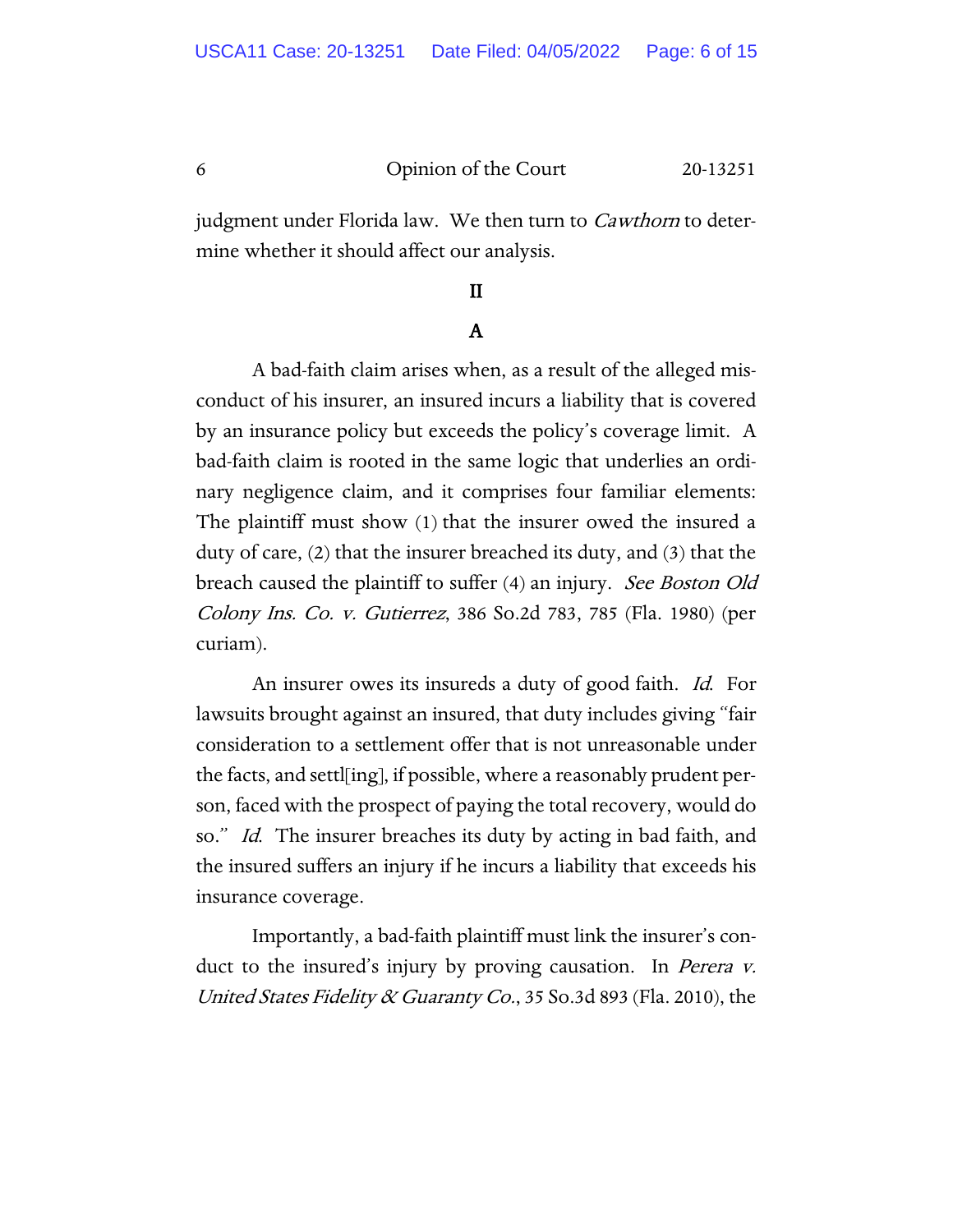Florida Supreme Court answered several certified questions about causation in third-party bad-faith claims.[3](#page-6-0) The court explained that "the existence of a causal connection is a prerequisite [to a bad-faith claim]—in other words, the claimed damages must be caused by the [insurer's] bad faith." Id. at 901. But, it clarified, there is no single way of proving causation. See id.; see also id. at 898 n.7. Importantly for our purposes, the court concluded that showing the existence of an "excess judgment" is generally the most straightforward way to prove causation. *Id.* at 899.[4](#page-6-1)

<span id="page-6-1"></span><sup>4</sup> The court also noted three "functional equivalent[s]" of an excess judgment:

- A "Cunningham" agreement, in which the insurer and the injured party agree to try the bad-faith issues first; if no bad faith is found, the injured party agrees to settle for policy limits, thereby preventing the insured from facing an excess judgment;
- A "Coblentz" agreement, in which the insured, forced to defend against the injured party's claims on his own, agrees to settle with the injured party for policy limits; the injured party can then sue the insurance company on a bad-faith theory; and
- An "equitable subrogation" situation, in which an excess carrier can bring a bad-faith claim against a primary carrier if the excess carrier incurs damages because the primary carrier acted in bad faith.

<span id="page-6-0"></span><sup>&</sup>lt;sup>3</sup> To be clear, a third-party bad-faith claim arises when an insurer is charged with defending its insured against an injured party's lawsuit, and the insurer fails to reasonably settle within policy limits. By contrast, a first-party badfaith claim arises when an insured alleges that his insurer wrongfully denied his claim. See Fridman v. Safeco Ins. Co., 185 So.3d 1214, 1220 (Fla. 2016) (explaining the difference between common-law third-party bad-faith claims and the statutory first-party bad-faith claims).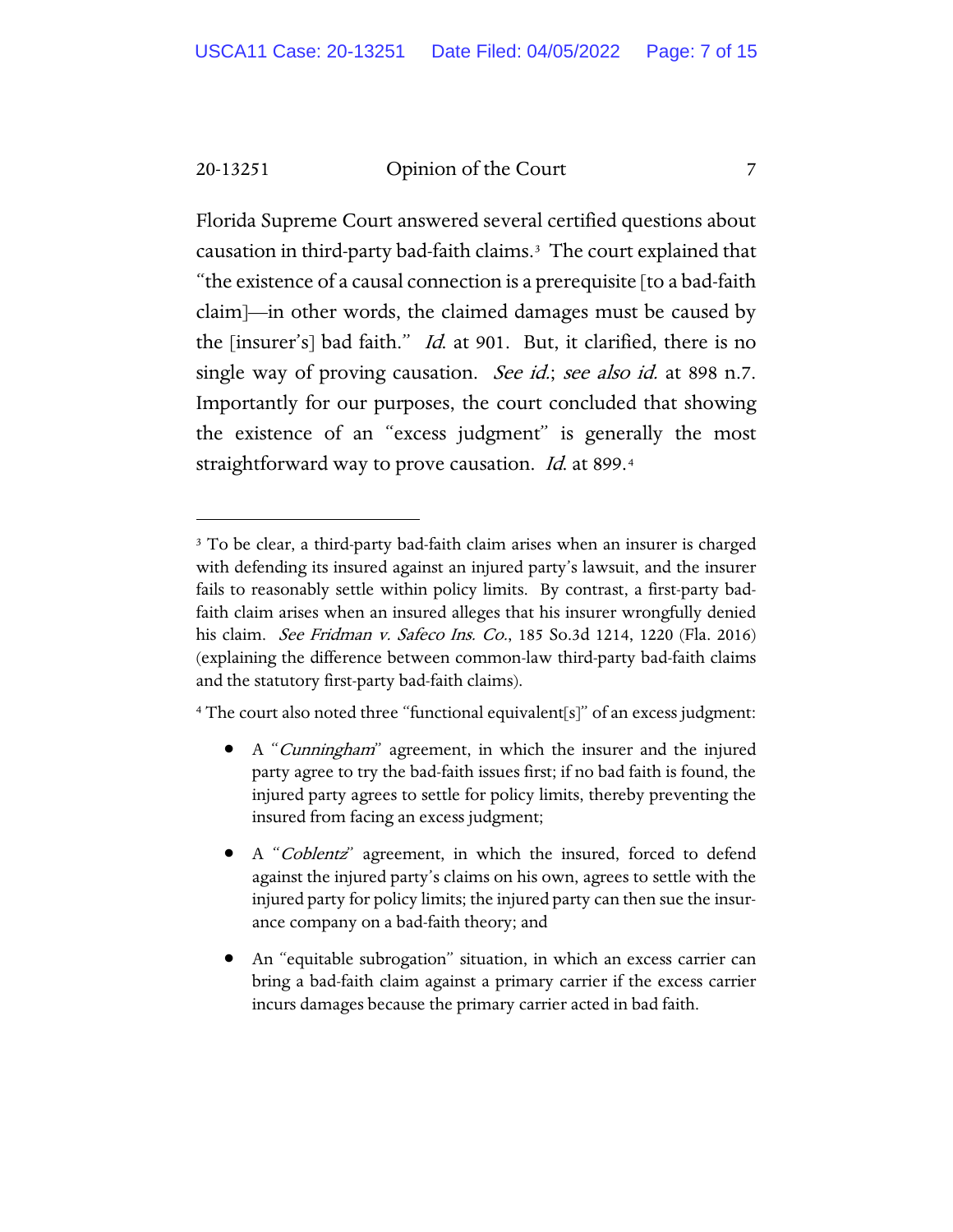In Perera, the Florida Supreme Court referenced its earlier decision in United Services Automobile Association v. Jennings, which had defined an excess judgment as "'the difference between all available insurance coverage and the amount of the verdict recovered by the injured party.'" Perera, 35 So.3d at 902 (quoting Jennings, 731 So.2d 1258, 1259 n.2 (Fla. 1999)). Notably, though, in Perera there was no "verdict." By contrast, Perera and several insurance companies had entered a "Stipulation to Settle," pursuant to which a state court had entered the final judgment that formed the basis for Perera's bad-faith lawsuit. Id. at 896. Ultimately, the Florida Supreme Court found no causation in Perera because the final judgment didn't exceed all available insurance coverage and there was no other evidence of causation. Id. at 902–04. Notably, though, the court never cast doubt on the idea that a final judgment based on a settlement agreement could constitute proof of causation in a third-party bad-faith action.

More recently—and perhaps more to the point—in *Fridman* v. Safeco Insurance Co., the Florida Supreme Court expressly held, in the context of a statutory first-party bad-faith action, that "the insured is not obligated to obtain the determination of liability and the full extent of his or her damages through a trial and may utilize other means of doing so, such as an agreed settlement, arbitration,

Perera, 35 So.3d at 899-901. None of these functional equivalents applies here because there was no agreement between GEICO and Bennett, GEICO provided Warren and McNamara with a lawyer at all times, and there is only one insurance carrier in this case.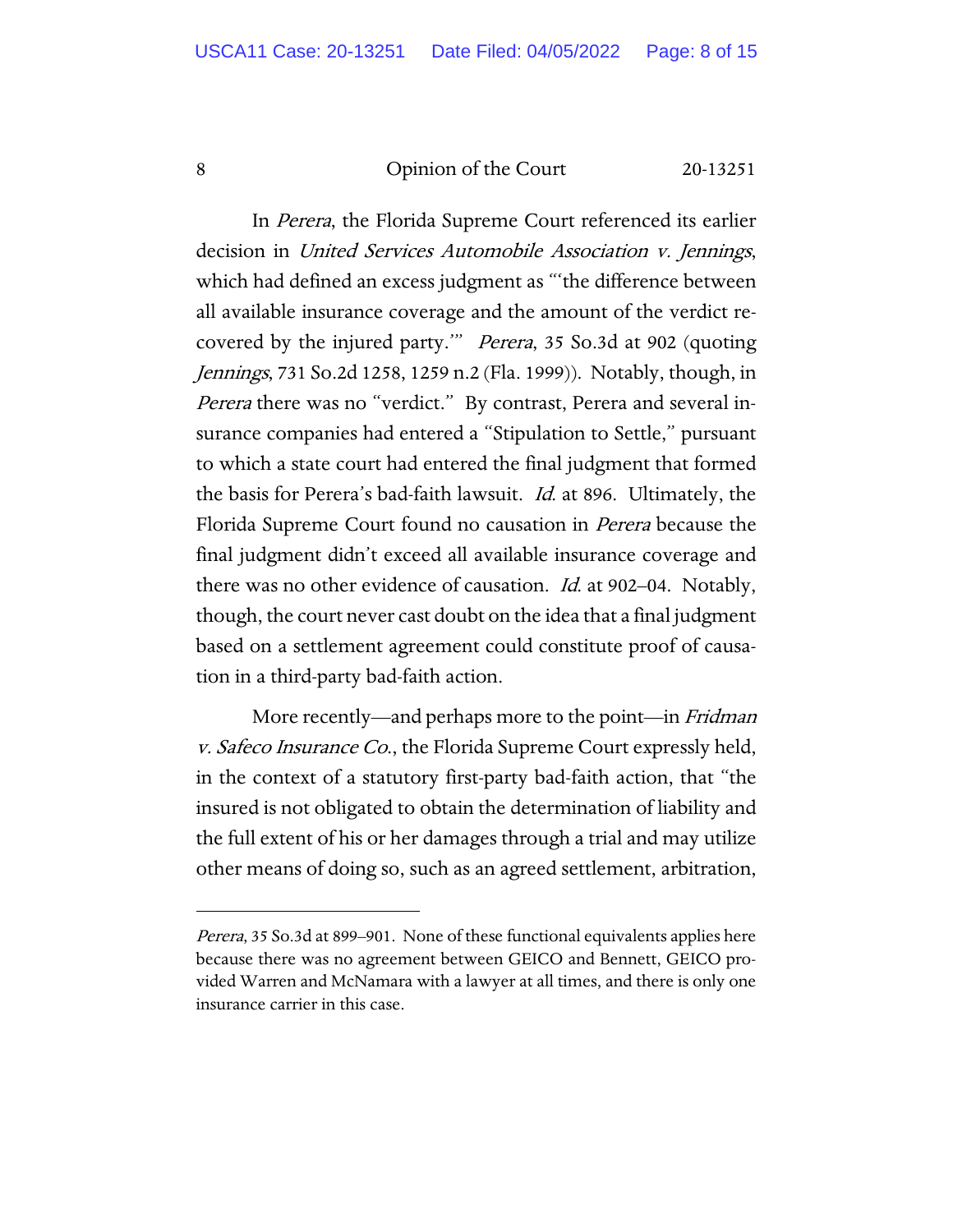or stipulation before initiating a bad faith cause of action." 185 So.3d 1214, 1224 (Fla. 2016) (emphasis omitted). And significantly, the court further confirmed that "first-party bad faith claims . . . should be treated in the same manner as third-party bad faith claims." *Id.* at 1221.<sup>5</sup> Accordingly, both *Perera* and *Fridman* indicate that a jury verdict is not a prerequisite to an excess judgment in a bad-faith action and that, instead, a plaintiff can base a bad-faith claim on a consent judgment that exceeds available insurance coverage.

Here, Warren and McNamara's available coverage was \$100,000. The final judgments entered against them in the amounts of \$474,000 and \$4,740,000, respectively, constituted excess judgments because they exceeded that coverage. Under Florida law, it doesn't matter that these judgments resulted from stipulated settlements instead of verdicts. Because Warren and McNamara were subject to excess judgments, they could prove causation in their bad-faith case.

#### B

Having concluded that Warren and McNamara's bad-faith lawsuit against GEICO can proceed under Florida law, we turn to our unpublished decision in Cawthorn—on which the district court expressly relied—to determine whether it should change our conclusion. It should not and does not.

<span id="page-8-0"></span><sup>&</sup>lt;sup>5</sup> See supra note 3.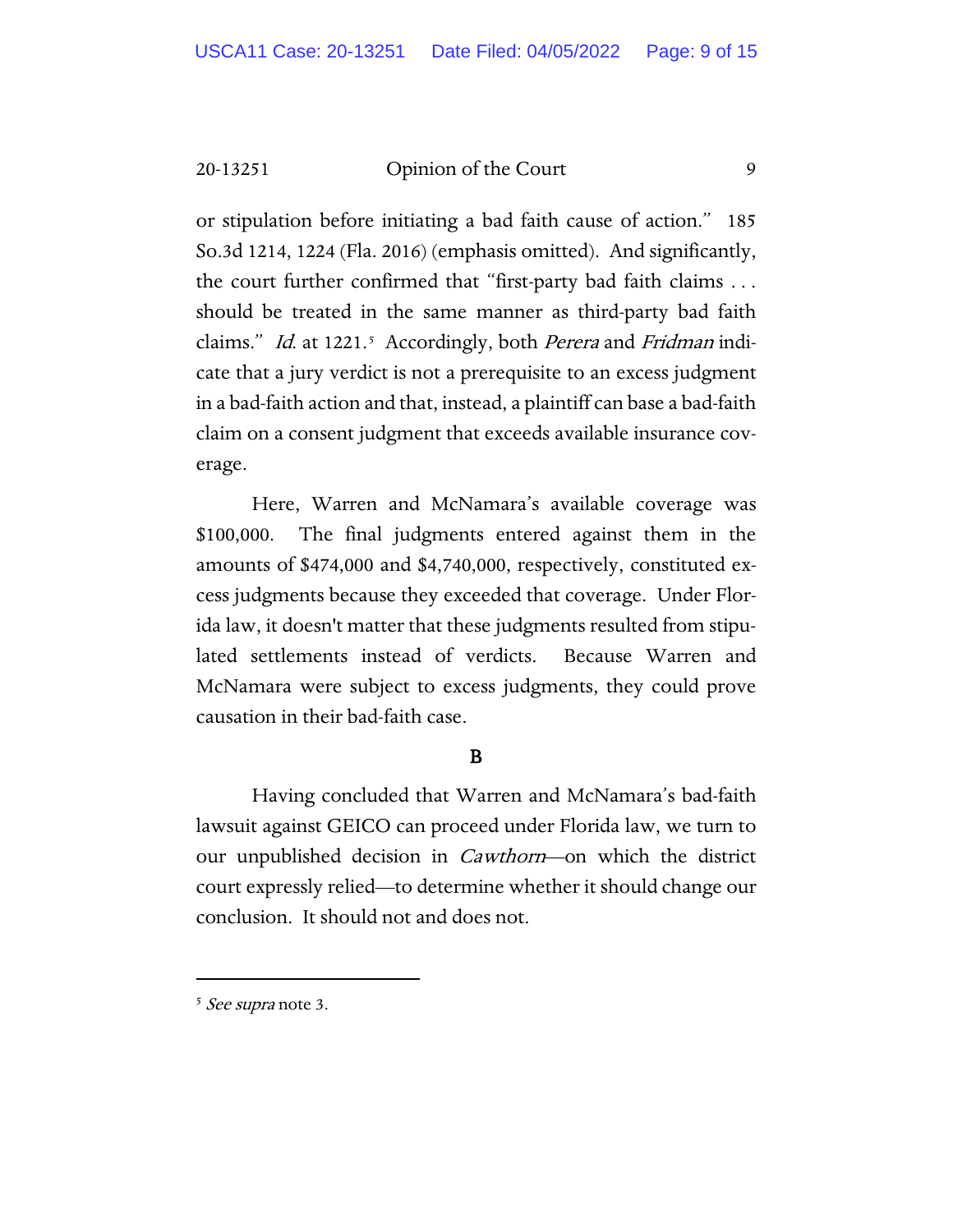As a preliminary matter, we pause to reiterate an elemental point: While our unpublished opinions "may be cited as persuasive authority," they "are not considered binding precedent." 11th Cir. R. 36-2. We have said so again and again, but it bears repeating. See United States v. Izurieta, 710 F.3d 1176, 1179 (11th Cir. 2013) ("Unpublished opinions are not binding precedent."); Ray v. McCullough Payne & Haan, LLC, 838 F.3d 1107, 1109 (11th Cir. 2016) ("In this Court, unpublished decisions . . . are not precedential and they bind no one."). Accordingly, a district court shouldn't simply cite to one of our unpublished opinions as the basis for its decision without separately determining that it is persuasive.<sup>[6](#page-9-0)</sup> Here, the district court did just that—it treated *Cawthorn* as binding authority and failed to determine whether that decision correctly analyzed Florida law. See McNamara v. GEICO, 2020 WL 5223634, at  $*1$ ,  $*3-4$  (M.D. Fla. July 29, 2020) (agreeing that *Caw*thorn was "an intervening change of controlling law" and reflexively applying it to decide this case). For reasons we'll explain, Cawthorn didn't properly analyze Florida law, and the district court shouldn't have followed it.

In Cawthorn, an automobile passenger was injured when his friend, the driver, fell asleep at the wheel and crashed into a

<span id="page-9-0"></span><sup>6</sup> That is perhaps particularly true in a case that turns on an issue of state law. Cf. United States v. Chubbuck, 252 F.3d 1300, 1305 n.7 (11th Cir. 2001) (noting that even a published opinion of this Court interpreting and applying state law is not binding in the event that an intervening state-court decision contradicts it).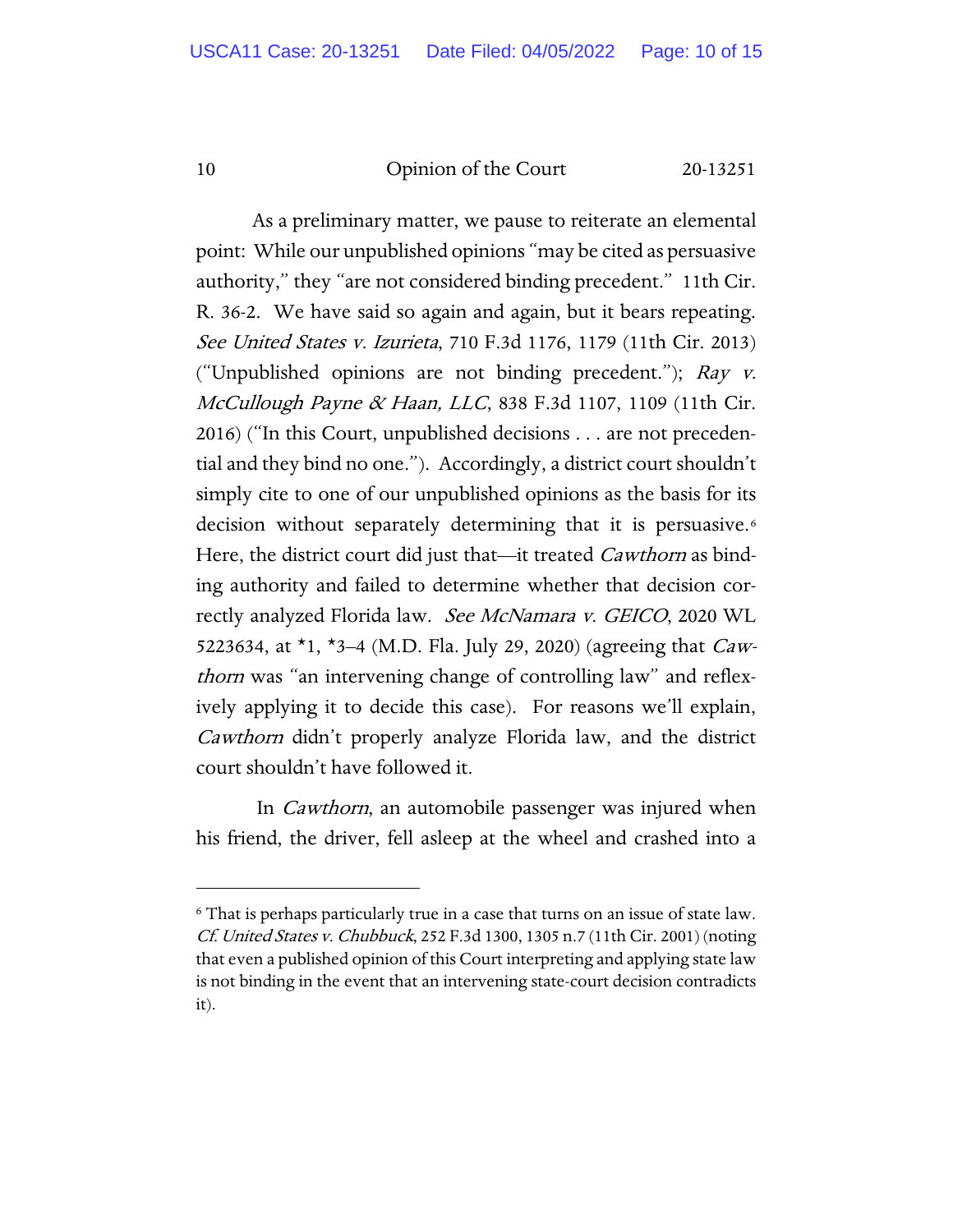concrete barrier. *See* 791 F. App'x at 61. Subsequently, the passenger and the driver entered into a settlement agreement. *Id.* at 62– 63. The insurer paid up to the policy limit but refused to pay the rest, so the passenger brought a bad-faith action. Id. at 63. This Court held for the insurer, reasoning that a "judgment" means "a final decision—a verdict—reached by a factfinder," and that an "excess judgment" therefore occurs when a verdict exceeds all available insurance coverage. *Id.* at 65. So, it said, a consent judgment like the one entered against the driver there, which didn't result from a verdict, couldn't constitute a qualifying excess judgment. Id.

The *Cawthorn* panel based its reasoning on *Jennings's* footnoted explanation of the term "excess judgment"—again, that it constitutes "the difference between all available insurance coverage and the amount of *the verdict* recovered by the injured party." 731 So.2d at 1259 n.2 (emphasis added). Properly understood, though, Florida law doesn't require that a verdict underlie an excess judgment. First, *Jennings's* references to "verdict<sup>[s]"</sup> are explained by the fact that, for the general rule, the court there cited McLeod v. Continental Insurance Co., 591 So.2d 621 (Fla. 1992), which happened to involve a jury verdict. Notably, though, in *Jen*nings itself there was no verdict; rather, there was only a stipulated Cunningham agreement. See supra note 4; Jennings, 731 So.2d at 1259. And indeed, the *Jennings* court went on to observe that a stipulated judgment for more than the policy limit "is to be given the same effect in the bad-faith litigation as a final judgment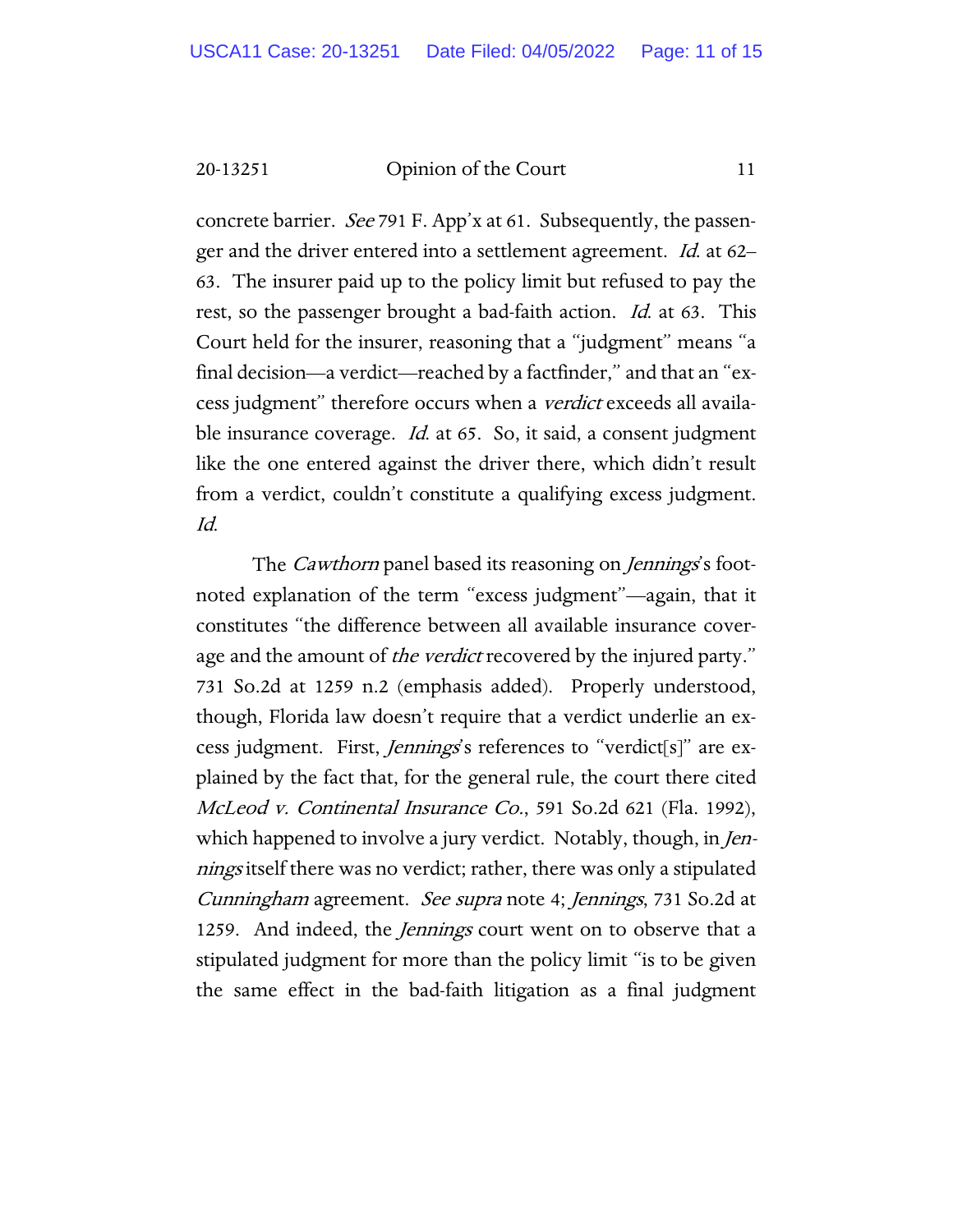reached upon a determination at trial." 731 So.2d at 1260. Second, as already explained, Perera didn't involve a verdict either, but rather a "Stipulation to Settle," and although the court there ultimately held that causation hadn't been proven, it never suggested that a judgment predicated on a settlement agreement couldn't, in appropriate circumstances, satisfy the causation element of a badfaith claim. And finally, to repeat, the Florida Supreme Court expressly held in *Fridman* that an insured "is not obligated to obtain the determination of liability and the full extent of his or her damages through a trial," but rather "may utilize other means of doing so, such as an agreed settlement . . . or stipulation before initiating a bad faith cause of action." 185 So. 3d at 1224. Given that backdrop, it is altogether unsurprising that this Court has recognized in a post-*Cawthorn published* opinion—that under Florida law, "[a] stipulated judgment . . . would be a way to obtain an excess judgment that could be used in a bad faith lawsuit" against an insurer. Pelaez v. GEICO, 13 F.4th 1243, 1248 (11th Cir. 2021).

To the extent that Florida (and our own) case law leaves any doubt, common sense resolves it. First, and this much may be obvious, a "verdict" and a "judgment" are different things. See Perez v. Cir. City Stores, Inc., 721 So.2d 409, 411 (Fla. 3d DCA 1998) (explaining that the terms "verdict" and "judgment" shouldn't be confused or equated). A "verdict" is merely "[a] jury's finding or decision on the factual issues of a case." Verdict, Black's Law Dictionary (11th ed. 2019). A "judgment," by contrast, is a more robust instrument—namely, "[a] *court's* final determination of the rights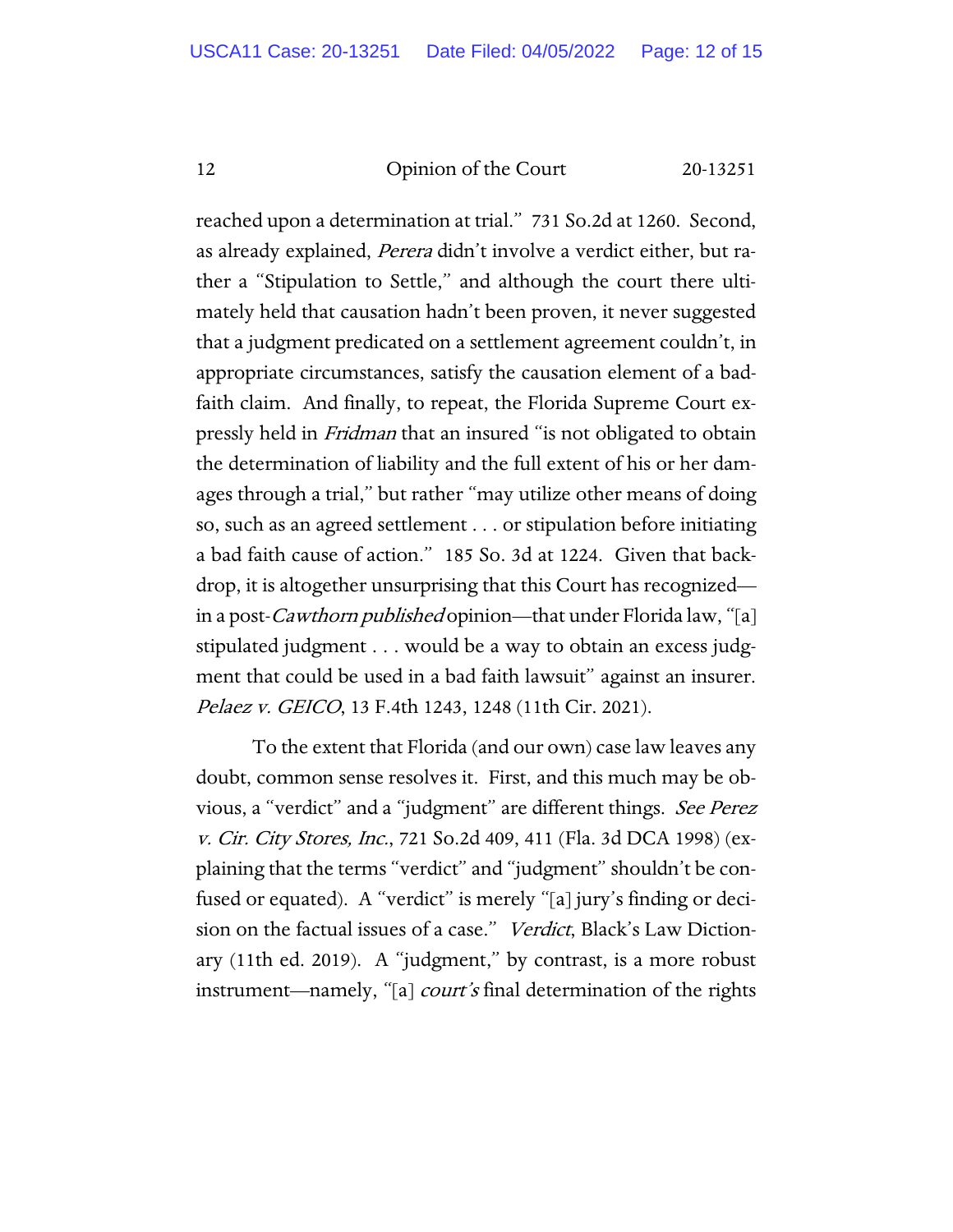and obligations of the parties in a case." *Judgment*, Black's Law Dictionary (emphasis added). And to be clear, and again to state the obvious, a "consent judgment" is indeed a "judgment"—it is, in particular, "[a] settlement that becomes a court judgment when the judge sanctions it." *Id.* (defining "consent judgment" as an aspect of "judgment" and by reference to the term "agreed judgment"). Accordingly, when the insured is subject to a consent judgment that exceeds the policy limit, he is *legally obligated* to pay that amount and incurs an enforceable legal liability. See Am. Fire & Cas. Co. v. Davis, 146 So.2d 615, 619 (Fla. 1st DCA 1962).

Another dose of common sense demonstrates that not only are the terms "verdict" and "judgment" not synonymous, but the latter needn't necessarily follow from the former. If, on Cawthorn's reasoning, an excess judgment must always result from a factfinder's verdict, what of pre-trial *summary* "judgments" entered against policyholders? Are they, too, deprived of excess-judgment status simply because they don't follow a full-blown trial and result in a verdict? That can't possibly be the law.

In addition to the Jennings footnote, the Cawthorn decision appealed to policy considerations—reasoning, for instance, that if consent judgments could satisfy the causation element of a badfaith claim, insurance companies would be vulnerable to large payouts: "Insurers would not know whether an insured party and an injured party entered into a consent judgment as adversaries, at arm's length and in good faith, or as friends, making a strategic decision to undermine the insurance company's policy." Cawthorn,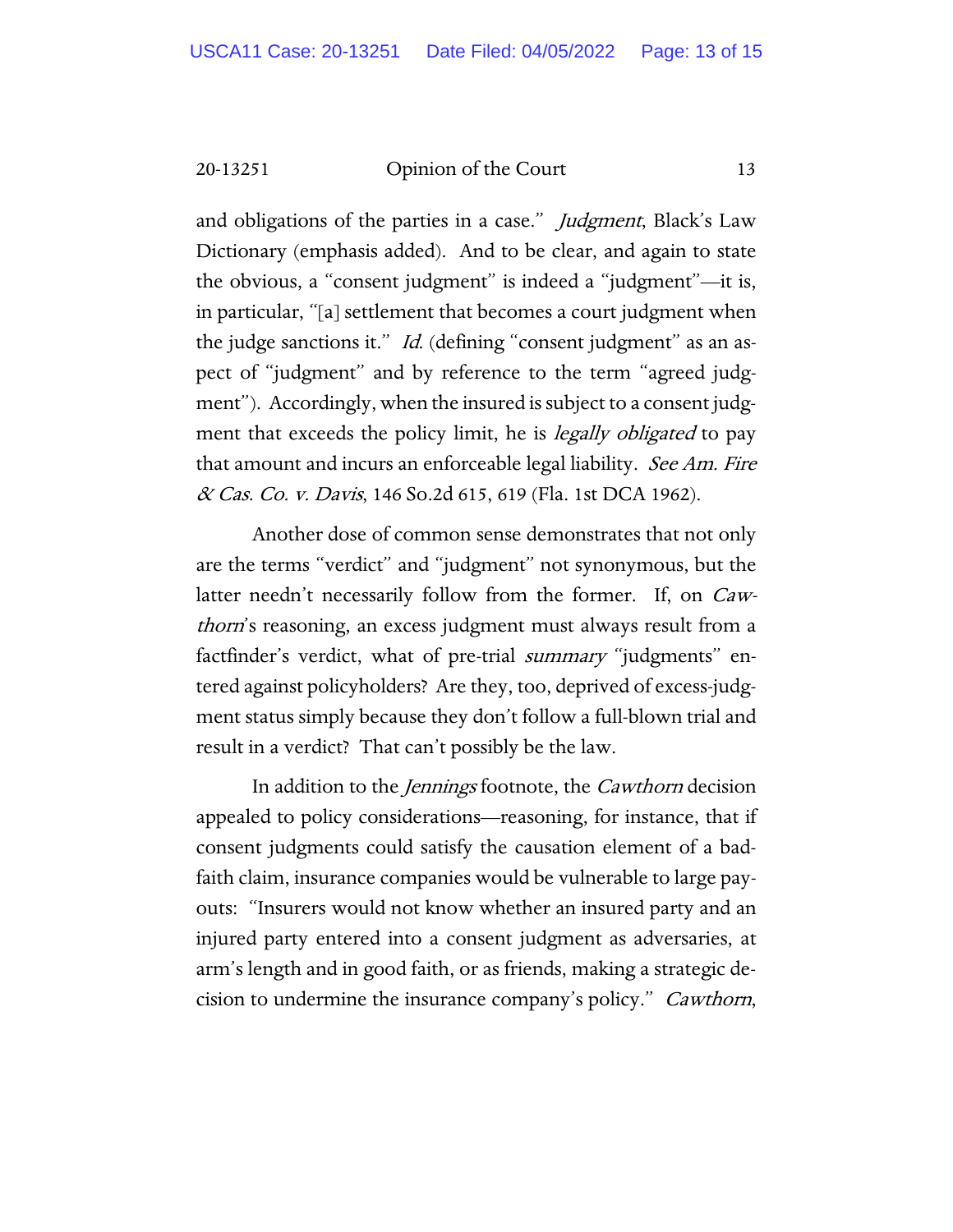791 F. App'x at 65. But even if we were free to privilege those sorts of policy concerns over a proper understanding of Florida law, we wouldn't be moved by them. Holding, in accordance with Florida law, that a verdict needn't necessarily precede a qualifying "judgment" will not leave insurance companies unprotected. For starters, the plaintiff must still prove the other elements of his claim perhaps most notably, that the insurance company breached its duty by acting in bad faith. Moreover, a consent judgment will be enforced against an insurer only to the extent that the judgment itself is reasonable in amount and untainted by bad faith on the part of the insured. See Steil v. Fla. Physicians' Ins. Reciprocal, 448 So.2d 589, 592 (Fla. 2d DCA 1984). Finally, to the extent that they matter, there are policy considerations—embedded in Florida law—that point clearly in the other direction. Namely, were we to embrace a rule requiring a verdict as a prerequisite to an "excess judgment," we would only incentivize litigation, in direct contravention of Florida's public policy favoring settlement. See Fla. Stat. § 768.79; Sun Microsystems of Cal., Inc. v. Eng'g & Mfg. Sys., C.A., 682 So.2d 219, 220 (Fla. 3d DCA 1996) ("The public policy of the State of Florida, as articulated in numerous court decisions, highly favors settlement agreements among parties and will seek to enforce them whenever possible.").